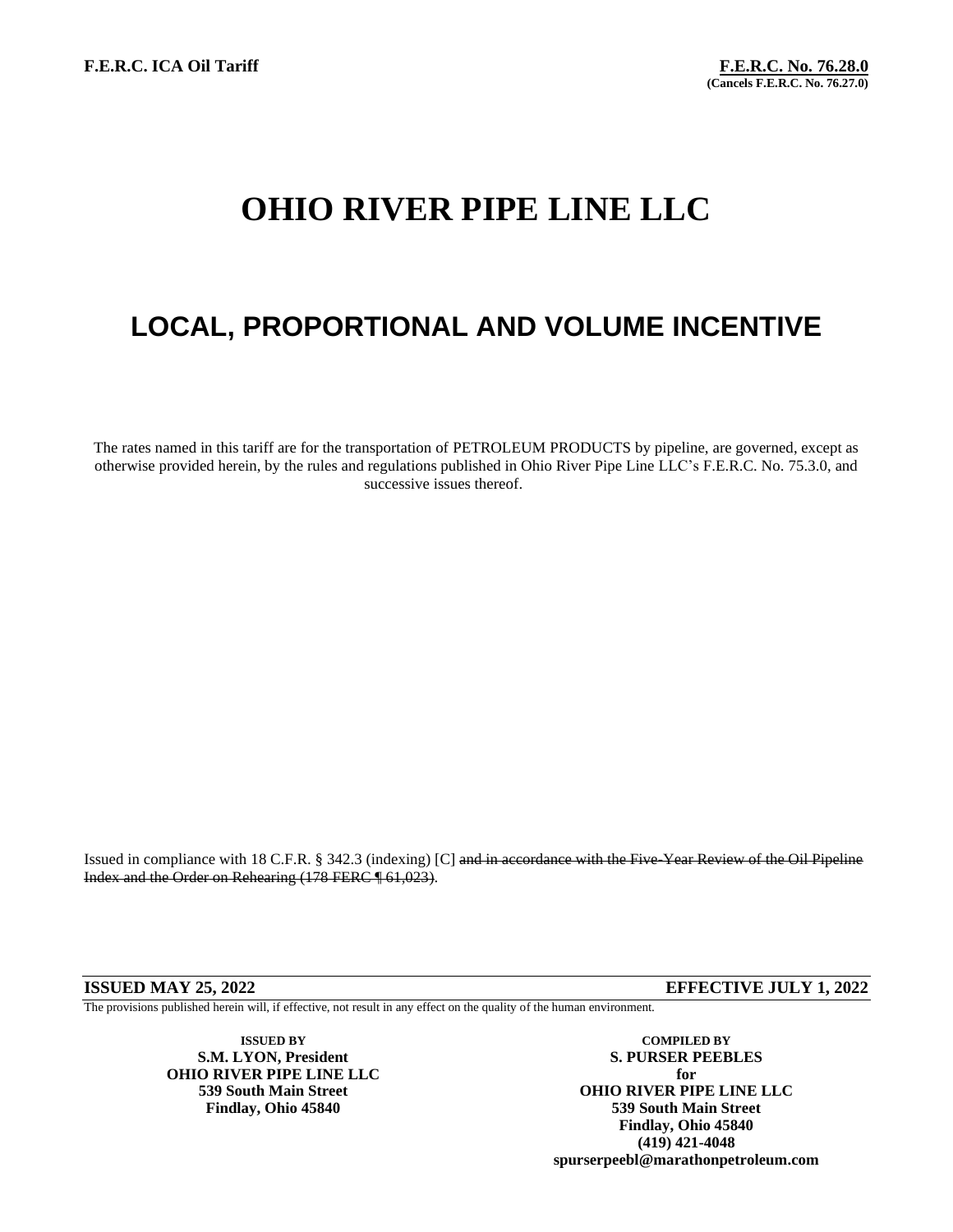## **Item No. 1 –Rates**

The movements below are for Specification A products only (as defined under the governing FERC Tariff No. 75.3.0 (Item No. 4.) Should additional Specifications be allowed on a route, it will be detailed in the footnotes below.

[N] All rates in the below table are being increased.

|                                                    | <b>FROM</b>                                              |                                                    |                                                      |                                       |                                                    |
|----------------------------------------------------|----------------------------------------------------------|----------------------------------------------------|------------------------------------------------------|---------------------------------------|----------------------------------------------------|
| TO                                                 | <b>COLUMBUS,</b><br><b>OHIO</b><br>(Franklin County)     | HEATH, OHIO<br>(Licking County)                    | <b>EAST SPARTA,</b><br><b>OHIO</b><br>(Stark County) | <b>CANTON, OHIO</b><br>(Stark County) | MIDLAND,<br><b>PENNSYLVANIA</b><br>(Beaver County) |
| HEATH, OHIO<br>(Licking County)                    | 89.51                                                    |                                                    | 157.59                                               |                                       |                                                    |
|                                                    | See Volume<br><b>Incentive Rate (2)</b>                  |                                                    | <b>See Volume</b><br><b>Incentive Rate (4)</b>       |                                       |                                                    |
|                                                    |                                                          |                                                    | See Footnotes (a)<br>and $(b)$ and $(d)$             |                                       |                                                    |
| <b>COLUMBUS, OHIO</b><br>(Franklin County)         | 49.43                                                    | 89.51<br>See Volume<br><b>Incentive Rate (2)</b>   |                                                      |                                       |                                                    |
| <b>FINDLAY, OHIO</b><br>(Hancock County)           |                                                          | 196.51<br>See Volume<br>Incentive Rate (3)         |                                                      |                                       |                                                    |
|                                                    |                                                          | See Footnotes (a)<br>and (b)                       |                                                      |                                       |                                                    |
| <b>CANTON, OHIO</b><br>(Stark County)              |                                                          |                                                    | 15.57                                                |                                       |                                                    |
| <b>EAST SPARTA, OHIO</b><br>(Stark County)         |                                                          | 157.59                                             |                                                      | 15.57                                 | 120.64                                             |
|                                                    |                                                          | <b>See Volume</b><br><b>Incentive Rate (4)</b>     |                                                      | See Footnote (b)                      | See Volume<br>Incentive Rate $(5)$                 |
| MIDLAND,<br><b>PENNSYLVANIA</b><br>(Beaver County) |                                                          |                                                    | 120.64<br>See Volume<br>Incentive Rate (5)           |                                       | 25.71<br>See Footnote (c)                          |
| <b>WEST POINT, OHIO</b><br>(Columbia County)       |                                                          |                                                    | 71.99                                                |                                       | 48.60                                              |
|                                                    |                                                          |                                                    | <b>See Volume</b><br>Incentive Rate (6)              |                                       | See Volume<br>Incentive Rate (6)                   |
| DAYTON, OHIO<br>(Montgomery Cty.)                  | 146.92<br><b>See Volume</b><br><b>Incentive Rate (1)</b> |                                                    |                                                      |                                       |                                                    |
| HARPSTER, OHIO<br>(Wyandot Cty.)                   |                                                          | 196.51<br>See Footnotes (a)<br>and $(b)$ and $(d)$ |                                                      |                                       |                                                    |

#### *Footnotes*

(a) Carrier will allow Specification D products (as defined under the governing FERC Rules and Regulations Tariff No. 75.3.0 Item No. 4) to be transported, in addition to Specification A products. Volume Incentive Rates for Refined Petroleum Products will not apply on Specification D barrels.

(b) Carrier will allow Specification B products (as defined under the governing FERC Rules and Regulations Tariff No. 75.3.0 Item No. 4) to be transported, in addition to Specification A products. Volume Incentive Rates for Refined Petroleum Products will apply on Specification B barrels.